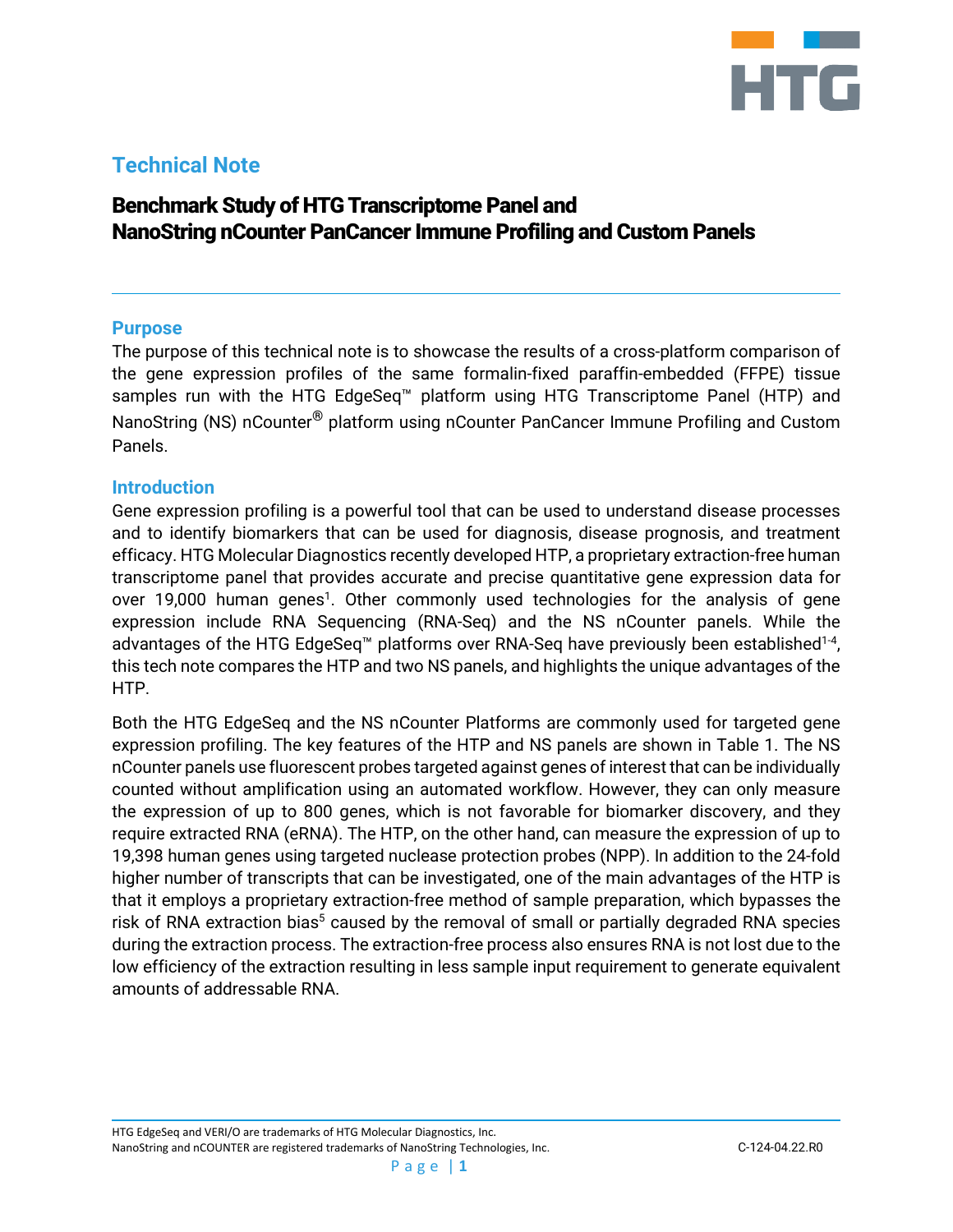

| <b>Table 1. Comparison of HTP and NanoString Panels</b> |                                                                                                            |                                                       |  |
|---------------------------------------------------------|------------------------------------------------------------------------------------------------------------|-------------------------------------------------------|--|
|                                                         | HTP                                                                                                        | <b>NanoString nCounter</b>                            |  |
| Probe design                                            | Gene-specific nuclease<br>protection probes                                                                | Fluorescent reporter and<br>capture probes            |  |
| <b>Sample Preparation</b>                               | <b>Extraction-free sample</b><br>preparation avoids RNA<br>extraction bias, and less sample<br>is required | <b>RNA</b> extraction                                 |  |
| <b>Sample Amount</b>                                    | 70 ng extracted RNA<br>11-22 mm <sup>2</sup> FFPE tissue<br>400 µL PAXgene                                 | 100 ng extracted RNA                                  |  |
| <b>Number of genes or transcripts</b><br>detected       | Up to 19,398                                                                                               | Up to 800-limited biomarker<br>discovery capabilities |  |
| <b>Processing Time</b>                                  | 3 days/96 samples                                                                                          | 2 days*/12 samples                                    |  |

\* Does not include time for RNA extraction

Cross-platform comparisons of NS and HTG platforms have previously been reported in the literature<sup>6,7</sup>. Zhang et al. performed a cross-platform comparison of immune-related gene expression of eRNA from 52 patients to assess intratumor immune responses following cancer immunotherapy using the HTG EdgeSeq Oncology Biomarker and Precision Immuno-Oncology Panels and the NS nCounter PanCancer Immune Response Panel and found a high level of consistency across platforms<sup>6</sup>. In a separate study, Godoy et al. compared the HTG miRNA Whole Transcriptome Assay (WTA) to the NS nCounter platform, concluding that HTG EdgeSeq miRNA WTA is the most reproducible and has the lowest detection bias<sup>7</sup>. Both studies showcase the robust performance of HTG EdgeSeq panels in comparison to NS technology.

This technical note is the first to highlight the results of a cross-platform comparison of the new HTG Transcriptome Panel and two NS panels, including the NS nCounter PanCancer Immune Profiling Panel and a NS Custom Panel using the same FFPE samples. The data presented in this tech note show that there is a high level of cross-platform concordance between HTP and the NS panels.

#### **Methods and Statistical Analyses**

A customer cohort of 45 FFPE diffuse large B-cell lymphoma (DLBCL) tissues were run at HTG on the HTP as part of the HTP Early Adopter Program[†](#page-1-0) and at NanoString using the NS nCounter PanCancer Immune Profiling Panel and a NS Custom Panel. Briefly, the HTP is a research use only (RUO) panel designed to measure the expression of 19,398 human mRNA transcripts in FFPE, PAXgene and eRNA samples. For more information about the performance of the HTP, refer to the HTP Product Sheet (www.htgmolecular.com/resources/category/product-sheets). The NS

<span id="page-1-0"></span><sup>†</sup>The Early Adopter Program (EAP) was introduced as part of the initial launch of the HTP. The EAP allowed a select group of customers access to the HTP for use in their laboratories or through services provided by HTG prior to the commercial launch of the panel. The samples highlighted in this tech note were obtained from Professor Wolfram Klapper at the University Hospital Schleswig-Holstein Kiel, Germany. The samples were processed at HTG's commercial laboratory (VERI/O ™).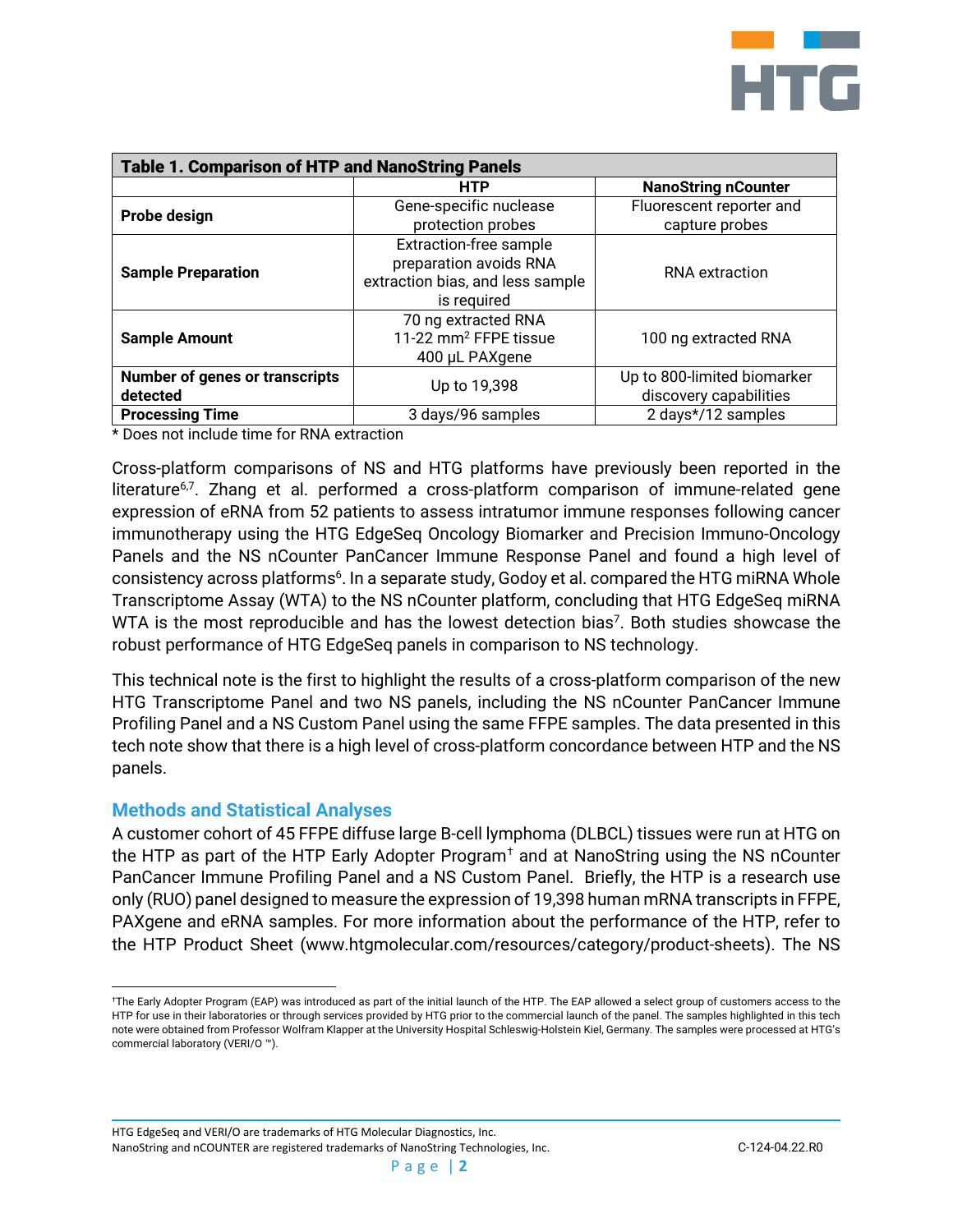

nCounter PanCancer Immune Profiling and NS Custom Panels are also RUO panels. The NS PanCancer Immune Profiling Panel can measure the gene expression of 770 genes implicated in cancer immunotherapy. The NS custom panel used in this analysis measures the expression of 117 genes known to play critical roles in lymphoma biology.

For the HTP, one 5µm FFPE tissue section per sample was lysed using HTG's proprietary Lysis Buffer. The sample lysates were placed on an HTG EdgeSeq processor where gene specific NPPs were added and allowed to hybridize to their target RNAs. S1 nuclease was added to remove unhybridized NPPs and RNAs, leaving behind only NPPs hybridized to their target RNAs, resulting in a 1:1 ratio of probes and mRNA targets. Subsequently, sequencing adapters and molecular barcode tags were added by PCR. The tagged samples were cleaned, quantified, pooled, and sequenced using Illumina's NextSeq 500/550 system. Data from the sequencer were processed and reported by the HTG EdgeSeq Parser software.

For the NS panels, RNA was extracted from the samples and approximately 100 ng of eRNA per sample was mixed with gene-specific fluorescent probes and allowed to hybridize to the target mRNA overnight. Samples were then placed in a NS nCounter Prep Station where excess probes were removed, and probe/RNA complexes were retained in an nCounter cartridge. Sample cartridges were then placed in a NS nCounter Digital Analyzer for data collection.

Matched samples across platforms were compared and expressions from the matched probes were analyzed. Samples that failed the HTP and NS post-sequencing quality control (QC) metrics were not included in this analysis. Table 2 lists the comparisons and captures the number of matching probes and samples for each comparison.

| <b>Table 2. Panel and Sample Information</b> |                                            |                                           |  |
|----------------------------------------------|--------------------------------------------|-------------------------------------------|--|
| <b>Comparison</b>                            | <b>Number of Matched</b><br><b>Samples</b> | <b>Number of Matched</b><br><b>Probes</b> |  |
| HTP vs NS PanCancer Immune Profiling Panel   | 13                                         | 580                                       |  |
| HTP vs NS Custom Panel                       | 24                                         | 79                                        |  |

## **Results**

The gene expression profiles of 13 samples that were run on the HTP and NS PanCancer Immune Profiling Panel, as well as 24 samples that were run on the HTP and the NS Custom Panel were used to compare the dynamic range, sample-wise, and gene-wise correlations between platforms (Figure 1). Figure 1A demonstrates that the dynamic range, or range of expression, for the HTP and NS panels is similar. Figure 1B shows the median sample-wise pairwise correlation, measured using different correlation coefficients for the different comparisons<sup>8</sup>. The purpose of using these three different coefficients is that they can provide different nuances of the data under investigation: the Pearson coefficient captures the familiar linear relationship (either between genes or within samples), while the Spearman coefficient describes the monotonic relationship (either linear or not), and ultimately, the Tabatabai coefficient is a robust measure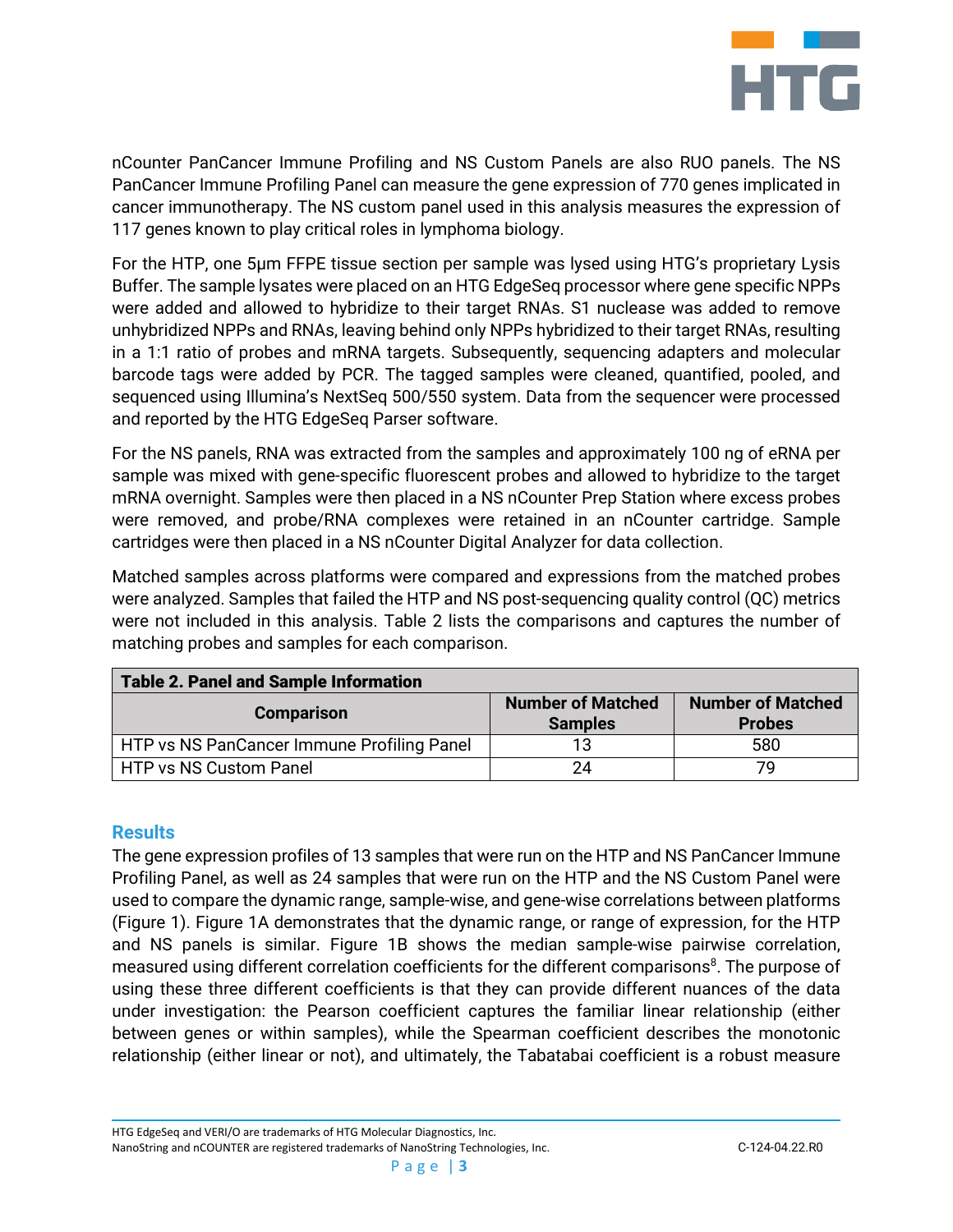

which shows the linear relationship but is less sensitive to influential observations. The correlation coefficients ranged between 0.81 to 0.89, suggesting that there is strong agreement between the HTP and NS gene expression results for these samples, especially considering that these two platforms use different sample input types (extraction-free lysate with HTP versus eRNA with NS). Lastly, Figure 1C shows the gene-wise correlations between panel[s‡](#page-3-0) . Fifty percent of the genes have a Spearman correlation higher than 0.50 between the HTP and NS PanCancer Panel and greater than 0.75 between the HTP and NS Custom Panel. The correlation coefficients for the gene-wise analysis will be impacted by the range of gene expression, among other factors. If the expression variability is small, for example, the correlation coefficient will be low, but this does not indicate a lack of alignment between the two technologies.



Page | **4**

<span id="page-3-0"></span><sup>‡</sup> The Pearson correlation coefficient was computed on the log2CPM-transformed counts using all the probes for the HTP vs. NS (Custom) comparison. For the HTP vs. NS comparison – as a way to avoid comparing non-expressed genes – only probes with a value larger than 4 in both assays were selected. In addition to this – in order to take into account, the artifact induced by some influential samples – a robust linear correlation<sup>7</sup> was added to the comparisons in addition to the more familiar Pearson correlation coefficient.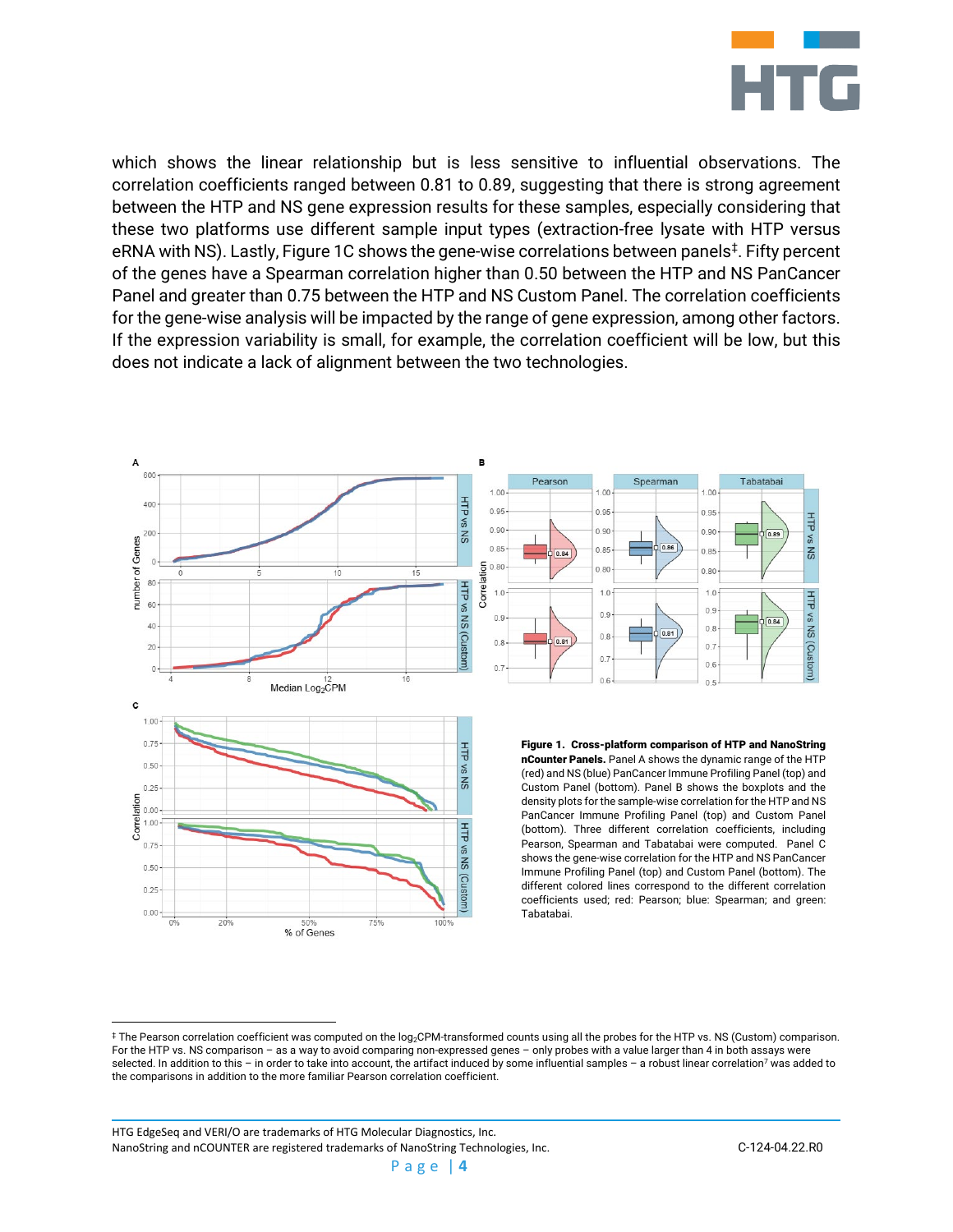

### **Conclusions**

Collectively, the results indicate that there is a high level of cross-platform concordance between the HTP and the NS nCounter PanCancer Immune Profiling and Custom Panels. The panels had similar dynamic ranges and the correlations between the GEP of the same FFPE samples run on the HTP versus NS panels were above 0.8, suggesting that the agreement between the HTP and NS gene expression results is strong. While the analysis suggests that the performance of the platforms is similar, the HTP has some unique advantages. The HTP, for example, can measure the expression of nearly 20,000 human genes versus up to 800 with NS, without having to extract RNA from samples. These features make HTP better suited for biomarker discovery and for use with small, older, or degraded FFPE samples from which eRNA is difficult to obtain.